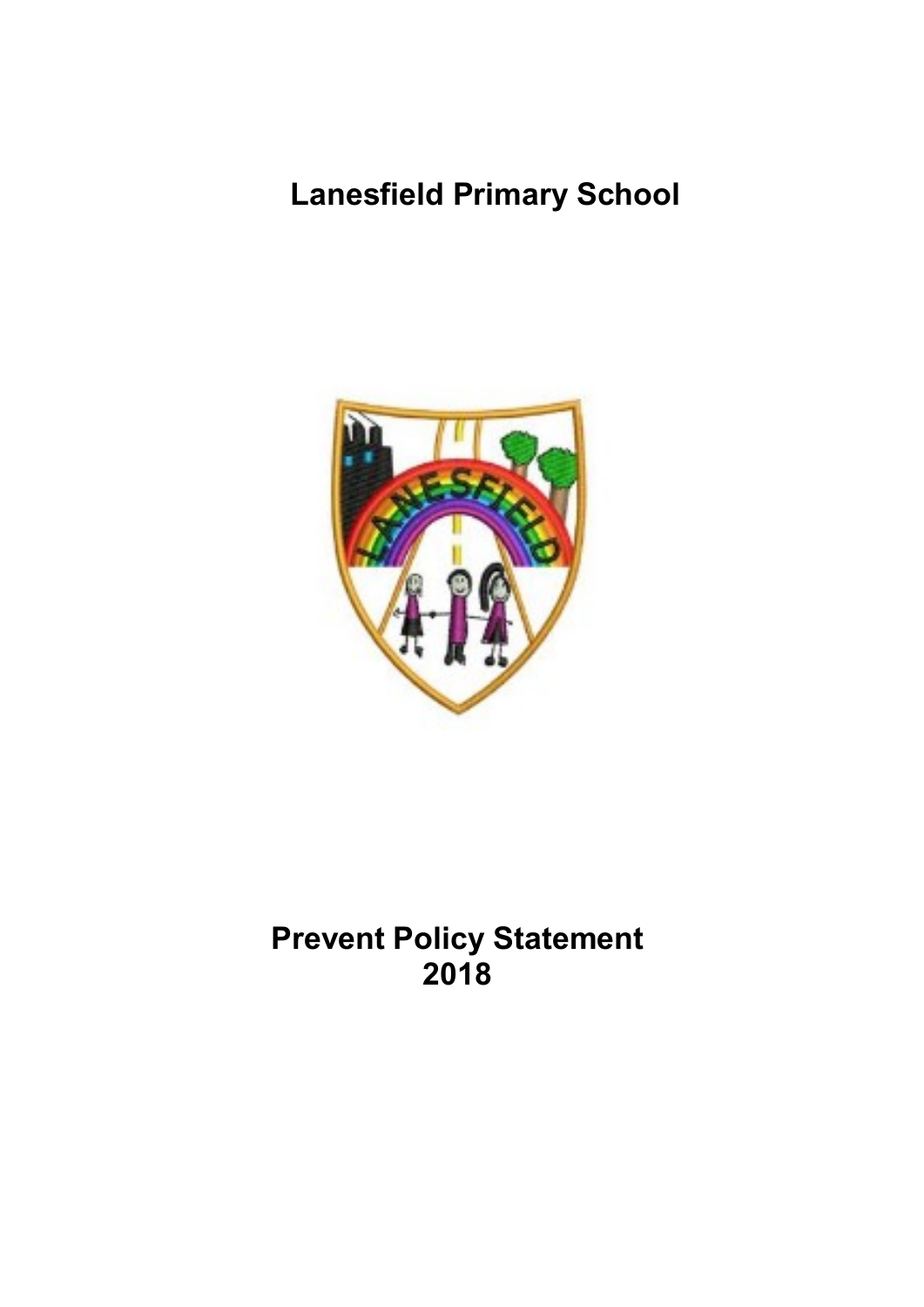# **Prevent Policy Statement**

Lanesfield Primary School is fully committed to safeguarding and promoting the welfare of all its pupils. As a school we recognise that safeguarding against radicalisation is no different from safeguarding against any other vulnerability. All staff are expected to uphold and promote the fundamental principles of British values, including democracy, the rule of law, individual liberty and mutual respect, and tolerance of those with different faiths and beliefs.

### **AIMS AND PRINCIPLES**

The main aims of this policy statement are to ensure that staff are fully engaged in being vigilant about radicalisation; that they overcome professional disbelief that such issues will not happen here and ensure that we work alongside other professional bodies and agencies to ensure that our pupils are safe from harm. The principle objectives are that:

- All Staff and Governors will have an understanding of what radicalisation and extremism are and why we need to be vigilant in school.
- All Staff and Governors will know what the school policy is on anti-radicalisation and extremism and will follow the policy when issues arise.
- All parents and pupils will know that the school has policies in place to keep pupils safe from harm and that the school regularly reviews its systems to ensure they are appropriate and effective.

### **DEFINITIONS AND INDICATORS**

Radicalisation is defined as the act or process of making a person more radical or favouring of extreme or fundamental changes in political, economic or social conditions, institutions or habits of the mind. Extremism is defined as the holding of extreme political or religious views.

## **PROCEDURES FOR REFERRALS**

It is important for us to be constantly vigilant and remain fully informed about the issues which affect the region in which we teach. Staff are reminded to suspend any professional disbelief that instances of radicalisation 'could not happen here' and to refer any concerns through the appropriate channels (currently via the Child Protection/ Safeguarding Coordinator or Head Teacher). We believe that it is possible to intervene to protect people who are vulnerable. Early intervention is vital and staff must be aware of the established processes for front line professionals to refer concerns about individuals and/or groups. We must have the confidence to challenge, the confidence to intervene and ensure that we have strong safeguarding practices based on the most up-to-date guidance and best practice.

The Designated Lead for Child Protection is the Head Teacher, Mrs Z Rollinson, she will deal swiftly with any concerns or referrals made by staff.

The DSL will discuss the most appropriate course of action on a case-by-case basis, seeking advice when needed from the Prevent Team and will decide when a referral to external agencies is needed.

#### **Role of Governing Board**

The Governing Board of our School have undertaken appropriate training to ensure that they are clear about their role and the parameters of their responsibilities as Governors, including